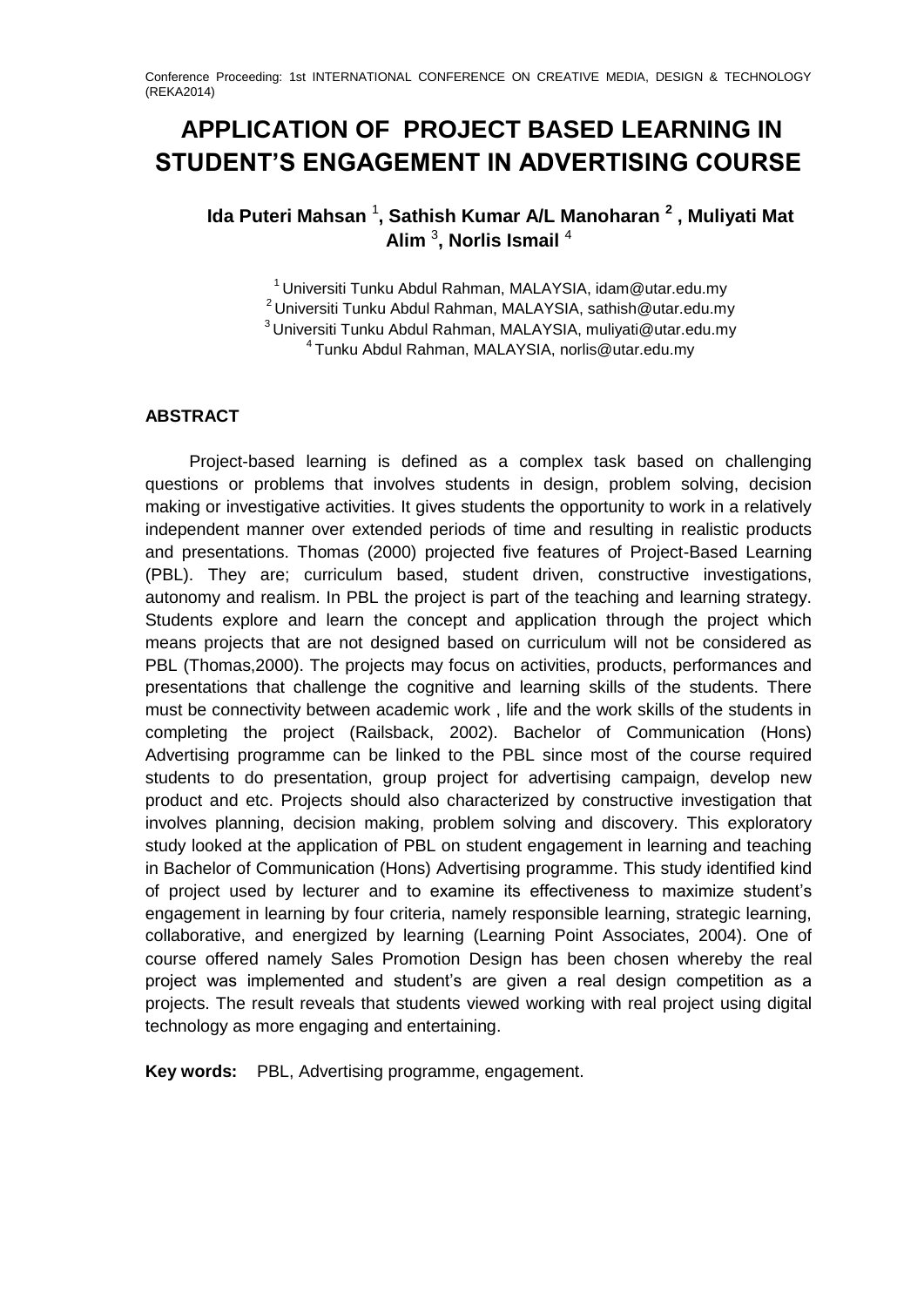### **INTRODUCTION**

Project-based learning is an instructional method centered on the learner. Instead of using a rigid lesson plan that directs a learner down a specific path of learning outcomes or objectives, project-based learning allows in-depth investigation of a topic worth learning more about (Harris & Katz, 2001). Through the construction of a personally-meaningful artifact, which may be a play, a multimedia presentation or a poem, learners represent what they've learned (Harel & Papert, 1991; Kafai & Resnick, 1996). In addition, learners typically have more autonomy over what they learn, maintaining interest and motivating learners to take more responsibility for their learning (Tassinari, 1996; Wolk, 1994; Worthy, 2000). With more autonomy, learners "shape their projects to fit their own interests and abilities" (Moursund, 1998, p. 4). So, projectbased learning and the construction of artifacts enable the expression of diversity in learners, such as interests, abilities and learning styles. With the new approach in teaching and learning, Bachelor of Communication (Hons) Advertising programme can be linked to the PBL since most of the course required students to do presentation, project for advertising campaign, develop new product and etc. Projects should also characterized by constructive investigation that involves planning, decision making, problem solving and discovery. The concepts of PBL are considered be able to meet the objectives by Sales Promotion Design subject. Objectives of the unit are as follows :

- 1. To enhance students' knowledge of sales promotion design as an important part of marketing
- 2. To develop students' creativity and practical skills in producing artwork for promotional purposes
- 3. To enhance students' ability in manipulating software programs in assignments and projects

This is an exploratory that looks at the application of PBL on student engagement in learning and teaching in Advertising course. This study is to identify kind of project used by lecturer and to examine its effectiveness to maximize student's engagement in learning. Student engagement is characterized by four criteria, namely responsible learning, strategic learning, collaborative, and energized by learning (Learning Point Associates, 2004). Collaborative or cooperative learning may also employed peer reviews or group brainstorming session. Engaged students should be able to work collaboratively in a group and play their own role as group members (Learning Point Associates, 2004b).

In this study, researcher selected one of course in Advertising programme namely Sales Promotion Design whereby the real project was implemented and student's are supposed to use software programs in assignments and projects. Studies suggest that students viewed working with technology as more engaging and entertaining (Heafner, 2004). As mentioned by Thomas (2000), the projects have to be realistic and a real challenge to the students. Therefore, students were assigned the project given by industry in the beginning of term as a part of their continuous assessment. They were required to discuss, plan and research, visualize new ideas using current technology and do presentation.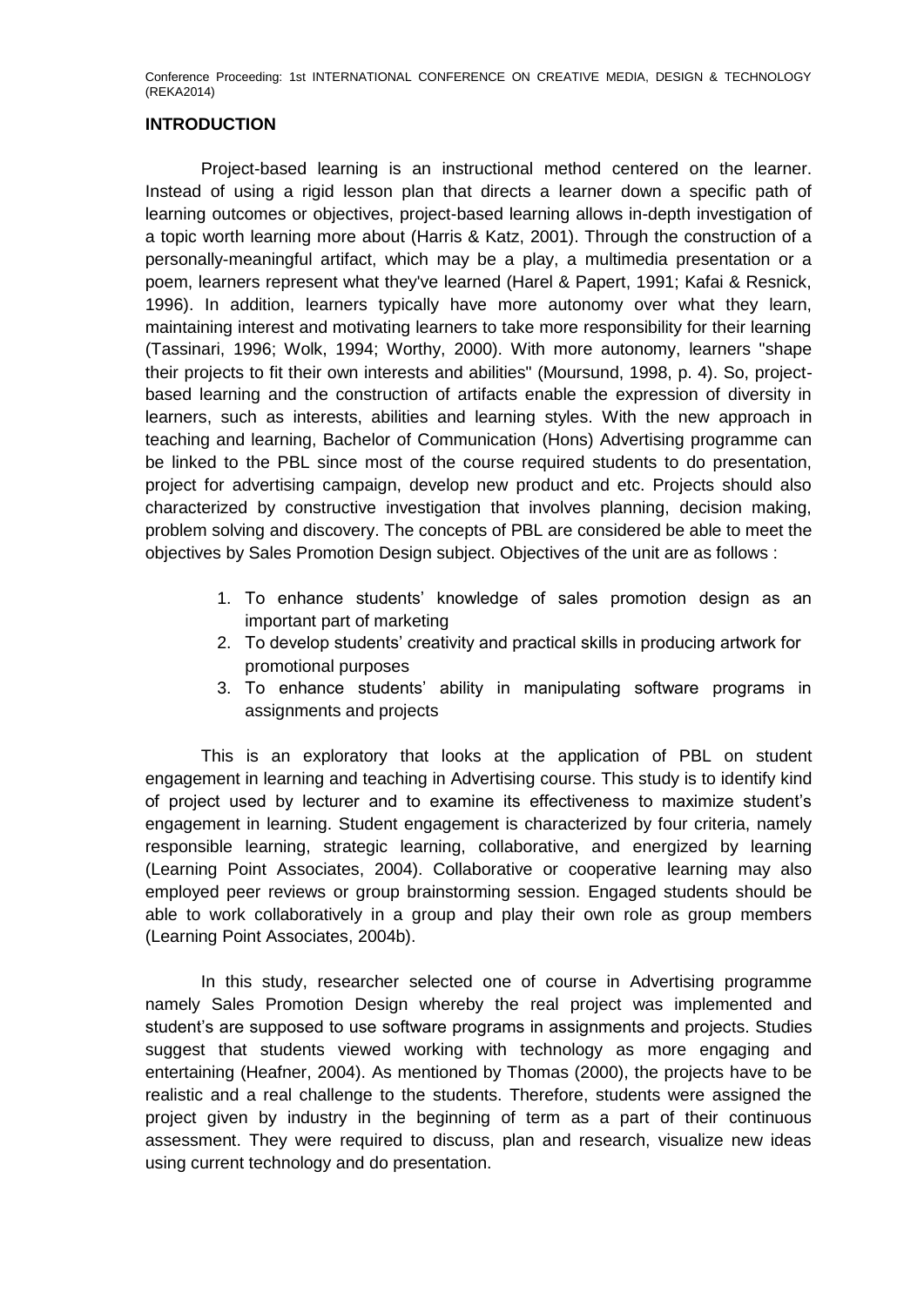The topics, tasks, roles and the products that are produced or presented are realistic or logical for implementation (Thomas, 2000).

The progress of the project was reported to instructor every week and they were given consultation in group. For examples, if they lack of skill using software, the instructor thought them steps and techniques in using the software. They were given seven weeks to complete the project. As for the assessment, instructor and external examiners were invited to grad students mainly on the originality of idea, content, creative execution, presentation skills and teamwork. All presentations were conducted in one day and this enables each group to overview among their classmate presentation. Energised by learning, students find excitement in learning and are intrinsically motivated by their own interest and enjoyment in learning and they can also be motivated extrinsically by grades and competition (Learning Point Associates, 2004).

## **PROBLEM STATEMENTS**

As for Advertising course in Universiti Tunku Abdul Rahman, students were given the task to explore different types of hands-on project. Most of the course work breakdown was 70% for assignment and 30% for final exam. They then needed to present their project specifically in advertising approach in a well printed document and oral presentation. Students are expected to explore variety of designing techniques, software and produce original artwork based on their own ideas and fulfill the project's requirement within the deadline. The challenge is on the educators' part to vary their teaching techniques in order to increase student engagement in learning. The existing research suggests that project based learning generally has a positive impact on the learning experience. It increases the level of student attendance, attention and engagement in the learning process (Thomas, 2000).

The main objectives of this study are to determine the effect of project-based learning on the students' engagement and to improve the teaching and learning experience. The two pertinent research questions for this study are: (1) How does project-based learning affect the engagement of students in their learning process? (2) How can a teacher use projects to maximise a student's engagement in learning? Project-based learning known as a model that organizes learning around projects whereby the teaching and learning will be more interesting and interactive if students are given an opportunity to explore a real project such as entering competition as compare to a common traditional classroom activity.

Students were given the real project of Mascot Design competition organized by Universiti Tunku Abdul Rahman, the task to motivate them to win the competition encouraging them to put more effort. The subject called Sales Promotion Design was chosen to apply the concept of project-based learning for year 2 students. The objectives of the unit are to enhance students' knowledge of sales promotion design as an important part of marketing, to develop students' creativity and practical skills in producing artwork for promotional purposes and to enhance students' ability in manipulating software programs in assignments and projects.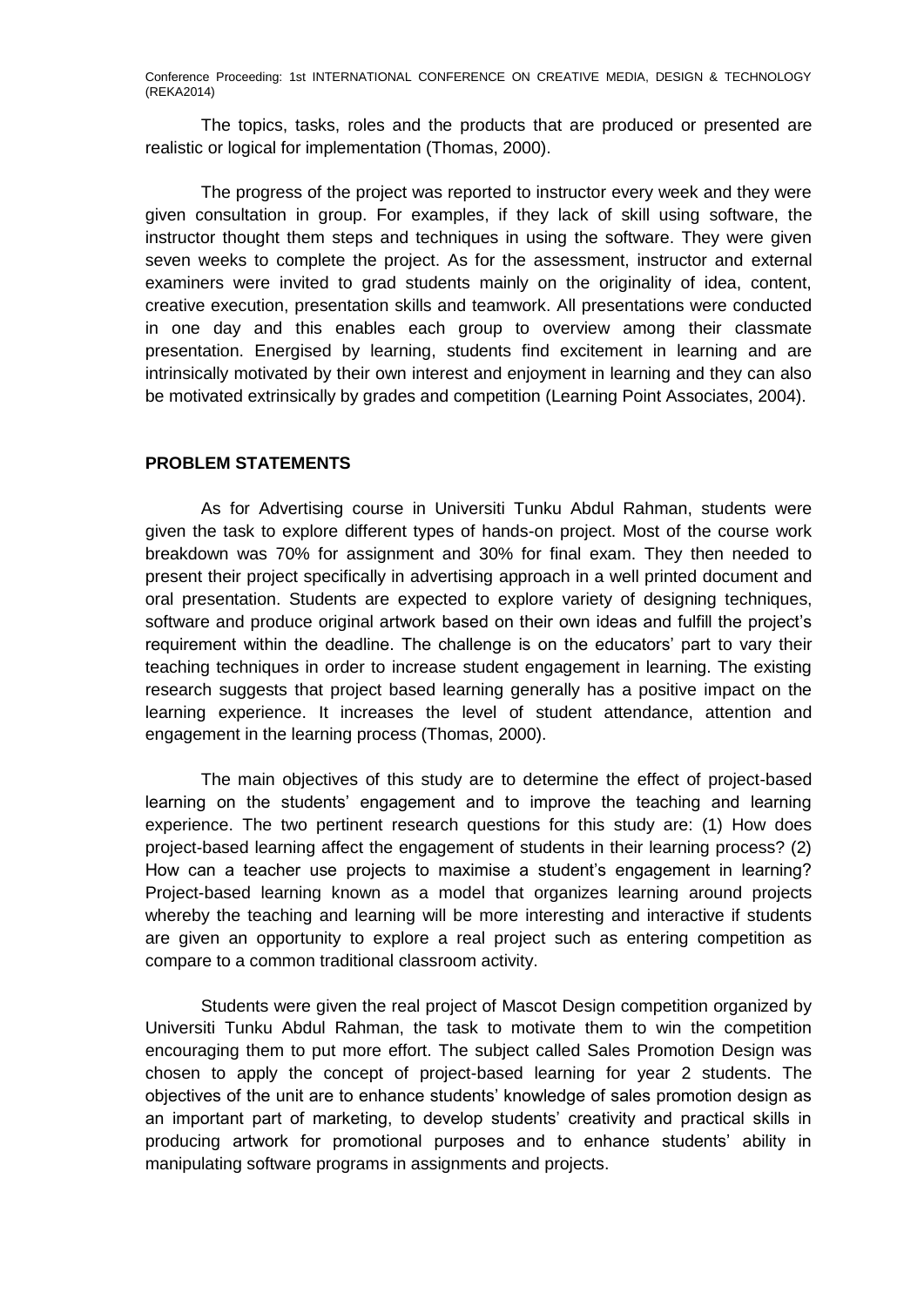This project-based learning which we are emphasizing is on the instructional approach in which the students work cooperatively over time to create a product, presentation, or performance in their advertising units. The two essential components of project-based learning are an engaging and motivating question and a product that meaningfully addresses that question. There are few problems that the advertising students face during their learning curve.Firstly the students were never explored to the real industry task and they accommodate the assignments to fit their own interests and abilities. Students rarely collect and analyze information, make discoveries, and report on their assignments. Students conduct poor research using multiple sources of information and mostly the research comes from the internet. Most of the assignments keep the students from cutting across a number of disciplines. They would keep themselves focused on one disciplines. By introducing this project-based learning the students will be able to draw on a broad range of knowledge and skills on the targeted audiences. The project extends over a significant period of time. The project also involves the design and development of a product, presentation, or performance that can be used or viewed by others and this will be a tremendous added experience for the students.

#### **LITERATURE REVIEWS**

Studies comparing learning outcomes for students taught via project-based learning versus traditional instruction show that when implemented well, PBL increases long-term retention of content, helps students perform as well as or better than traditional learners in high-stakes tests, improves problem-solving and collaboration skills, and improves students' attitudes towards learning (Strobel & van Barneveld, 2009; Walker & Leary, 2009).

The mascot project aligns with students' skills and interests and it requires learning clearly defined content and skills (e.g. using mind map, or exemplars from local designers and students). The structured also learned to work in groups, a group of three to four students, with diverse skill levels and interdependent roles in teamwork rewards and individual accountability, based on student growth for the mascot project. Since the mascot was a industry project, the students was challenged by multiple learning outcomes such as problem-solving, content, collaboration with art flair. Students also were required to present to encourage participation and signal social value. The bottomline of the project based learning for the Sales Promotion Design was a successful outcome because they had the opportunity to collaborate and reflect upon Projectbased learning experiences in the classroom with their mates.According to Hermie Fuller Speckels (2012), a significant of literature postures the effectiveness of Projectbased Learning (PBL) as a teaching strategy are to rise student achievement, especially students who are low performers on traditional test taking instruments. Besides that, Project-based learning engages students in active and responsible learning. Students also participated in an extended process of inquiry in response to a complex question, problem, or challenge, and students who otherwise found school boring or meaningless were motivated to learn. Furthermore, PBL motivated students to engage in their own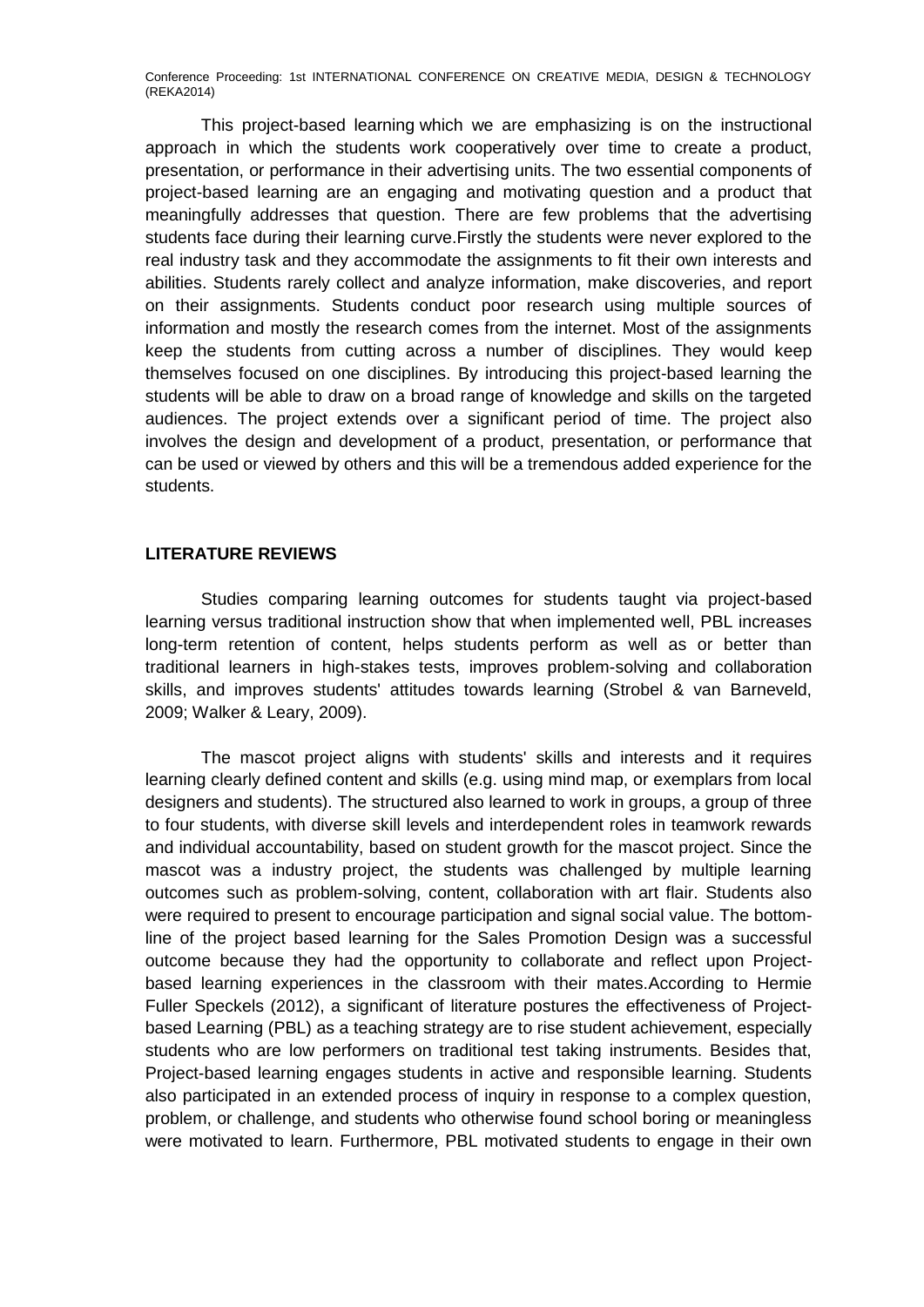learning and offered them opportunity to pursue their own interest as they made decisions to solve real problems.

According to the definitions found in PBL handbooks for teachers, projects should be a complex tasks, based on challenging questions or problem, that involve students in design, problem-solving, decision making, or investigative activities. Other than that we will give students the opportunity to work relatively autonomously over extended periods of time; and culminate in realistic products or presentations. (John W. Thomas,2000)

According to Jane L.David (2008),the core idea of Project-based Learning is that real-world problems capture students' interest and provoke serious thinking as the students acquire and apply new knowledge in a problem-solving context. The teacher plays the role of facilitator, working with students to frame worthwhile questions, structuring meaningful tasks, coaching both knowledge development and social skills, and carefully assessing what students have learned from the experience. Advocates assert that PBL helps prepare students for the thinking and collaboration skills required in the workplace. Besides that, to use Project-based Learning effectively, teachers must fully understand the concepts embedded in their projects and be able to model thinking and problem-solving strategies effectively. Worthwhile projects require challenging questions that can support collaboration, as well as methods of measuring the intended learning outcomes. Without carefully designed tasks, skilled teachers, and school conditions that support projects, project-based learning can devolve into a string of activities with no clear purpose or outcome.

Project-based learning has the potential to promote high-level thinking-analysis, synthesis, and evaluation-which can improve student achievement and motivation. According Rob Kelly (2008), PBL will gives the ability to individualize and find out individual strengths and weaknesses .It also offers the ability to provide more personalized learning than do more traditional teaching techniques.

#### **METHODOLOGY**

This research is based on a qualitative method of research. Data were collected from 20 students of Sales Promotion Design class and majority of students are in  $2<sup>nd</sup>$ year of study. All students were involved in the project of Mascot Design competition as a part of their assignment requirement. A variety of data collection methods were used to inform the results of this study. The sources of data were observation and focus groups interviews. PBL approach motivated students to engage in their own learning and offered them opportunity to pursue their own interest as they made decisions to solve real problems.

The project given was a real project called as Designing Mascot competition organized by Universiti Tunku Abdul Rahman. According to the definitions found in PBL handbooks for teachers, projects should be a complex tasks, based on challenging questions or problem, that involve students in design, problem-solving, decision making, or investigative activities. Researcher believed that Mascot Design competition project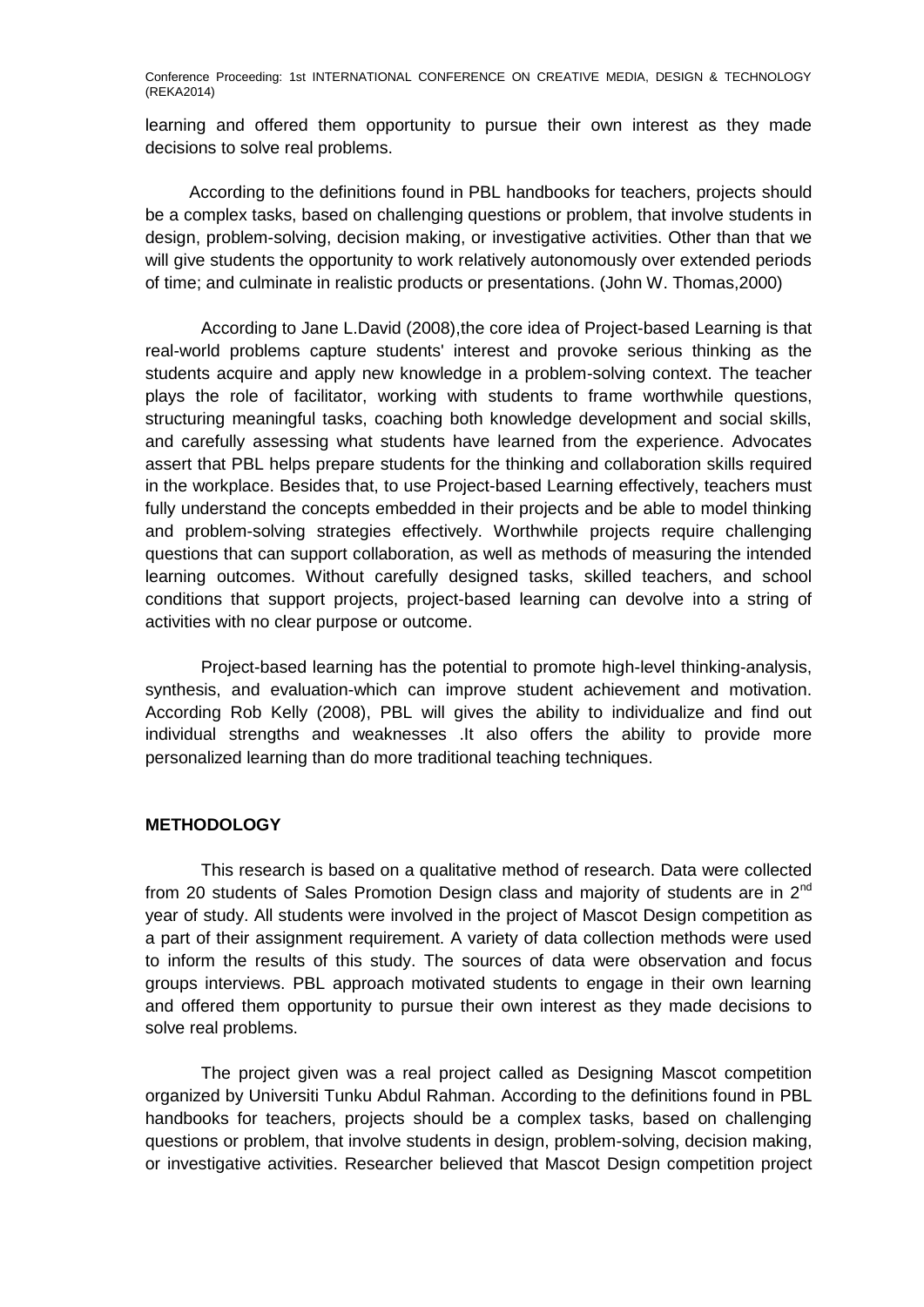be able to offer a challenge and give motivation for students since its offer a privilege for students to win the competition.

Our open ended interview question was designed based on the four criteria of student's engagement namely responsible learning, strategic learning, collaborative, and energized by learning (Learning Point Associates, 2004). Engaged students should be able to work collaboratively in a group and play their own role as group members (Learning Point Associates, 2004b). As for the assessment, instructor and external examiners were invited to grad students mainly on the originality of idea, content, creative execution, presentation skills and teamwork. Presentation was conducted in one day and this enables each group to overview among their classmate presentation. The focus group interviews were done during the assessment and final presentation for the subject in approximately 30 minutes per session. Students were divided into 2 groups with 10 people in each group of students exchanged their opinions about the project assigned. Each of students spoke on their own words on the project and explained the idea and meaning of their Mascot design.

Observation was done in tutorial class once per week from week 1 until week 7. Students are supposed to produce a few sketches and discuss among their classmate and lecturer. Collaborative or cooperative learning may also employed peer reviews or group brainstorming session. From the instructor's observation in tutorial class, majority of students were aware of their responsibility in completing their projects.

# **RESULTS**

#### Sales Promotion Design

The instructor for the Sales Promotion Design subject started the observation from the day of project briefing, tutorial class, and consultation hours until the presentation day. Meanwhile, the focus group interviews were conducted during the presentation after the projects were assigned. The instructor provided constructive evaluation for the artwork submitted by the students. There were 20 students involved in the Mascot Design competition organized by Universiti Tunku Abdul Rahman.

# Responsible Learning

From the observation of the instructor, the majority of students were aware of their responsibility in completing their projects. Through the interview conducted, the instructor found that most of the students knew the main purpose, concept of the project and the deadline. Some students mentioned that they do not know what is mascot all about. They were very responsible in carrying out the project by showing full commitment to their learning project. Almost 80% percent of the students consulted the lecturer about the project and said that they benefited from the consultation. However, some students did not consult the instructor from time to time, but were aware of the project objectives and what they needed to achieve this project.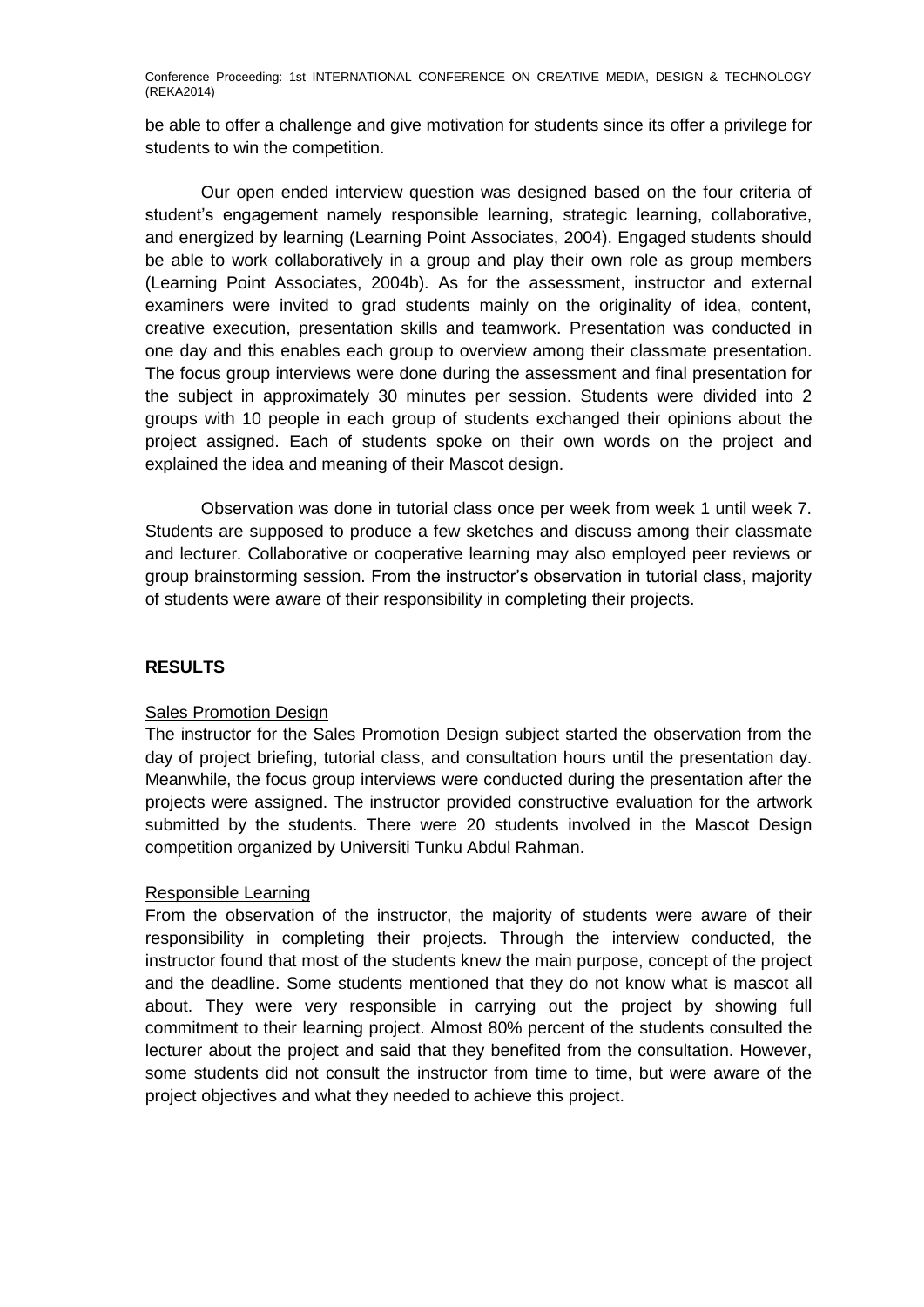### Strategic Learning

The information gathered by the students was mainly from the search engine, social network, group discussion among classmate and instructor consultation. They were also doing idea development sketches on paper and discuss on the subject matter, color impression, layout and used graphic software such as Adobe Illustrator and Adobe Photoshop for designing purpose. Clear planning determines the efficiency of the execution of the project. All the students had a rough plan but lacked detailed planning, such as how to write design rationale for the mascot design.

This had caused some of the students to face problems in producing writing the background of mascot design, resulting in the poor performance during presentation of the project. This problem could have been resolved if the students had allocated extra time to do research on the subject matter of their mascot design. There were also more than half of the students that depended mainly on the Internet for their idea and information. They could have produced a better piece of work if they had explored different sources of information.

### Collaborative Learning

Data from the interview with the focus group showed that working with the project by individual was much easier as compare to project by group. This was through their previous experience whereby some of the group members did not give full commitment. But some of students agreed that group project was good since they will gain varieties ideas and perception among group members. Even this project was done by individual, all the discussion during tutorial class was done with collaboration of classmate and instructor. Through the instructor's observation, students collaborated well as they planned and executed their plans together from the beginning of project given until during the assessment and presentation.

# Energized by Learning

The observation and focus groups interviews shows students agreed that marks were very important for them. But some students were really proud of their piece of work and valued their experience. Most of the responses show that the students enjoyed doing a real project and entering competition as apart of their assignment. During class presentation, all the students looked proud of their work. Although the students were faced with challenges, they were eventually energised and motivated to complete their project within the deadline of submission. The competition and real project essentially increased their motivation, collaboration and teamwork.

# **CONCLUSIONS**

The data collected from the instructor's observation, focus group interviews showed that the students were highly engaged in their learning. Tretten and Zachariou (1995) expounded that Project Based Learning (PBL) had many positive impacts towards responsibility in learning and strengthening the students' thinking skills and productivity. PBL could also increase the motivation of students. Generally, this study shows the same findings, whereas the less motivated students or students who were less engaged in the beginning of the project showed a marked improvement in their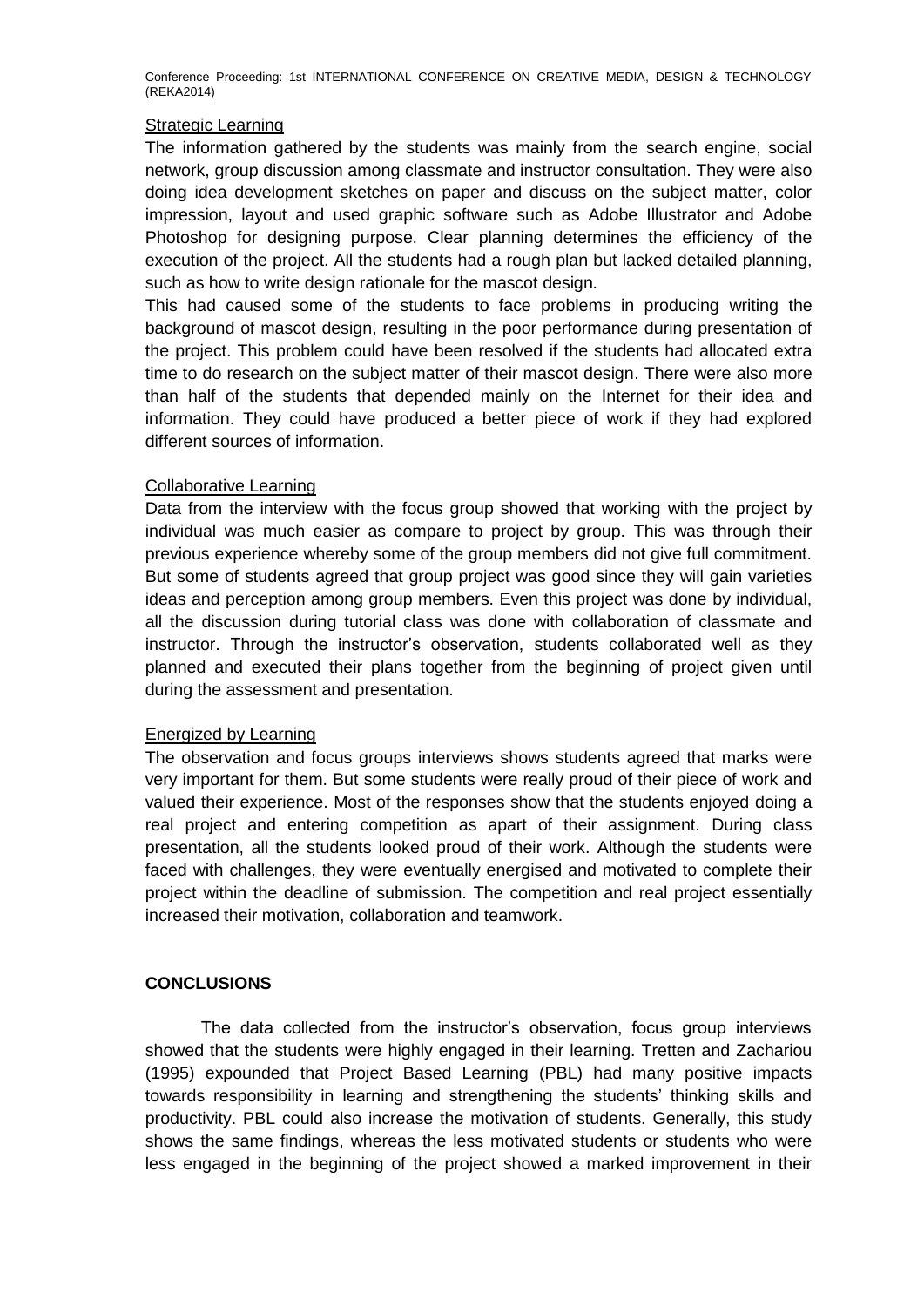attitude after they became more involved in the project (Thomas, 2000). The findings of this study also demonstrate that PBL could be done by individual project. Many projects always includes group and teams especially in classroom where resources are limited. The study also revealed cooperative learning with peer reviews, group brainstorming session, and instructor collaboration should be employed to achieve successful in project. However, the findings of this study indicate that students were able to explore the new knowledge and skills, especially in the Mascot design competition project. They learnt to produce a mascot design even though some of them had no idea and knowledge in producing one.

### **REFERENCES**

- Aiedah, A.K. & Audrey Lee, K.C. (2012). Application of project-based learning in students' engagement in Malaysian studies and English language. *Journal of Interdisciplinary Research in Education*.2(1),37-46. Retrieved from http://www.myjurnal.my/public/article-view.php?id=74084
- Bender, N. W. (2012) *Project-based learning: Differentiating instruction for the 21st century*. California: Sage.
- Bruner ,J.S. (1960).*The Process of education*. New York: Vintage Books.
- Borich, Gary,D (2011). *Effective teaching methods: Research-based practice*. (7th.ed.) Boston : Pearson/Allyn and Bacon.
- Fry,H. & Ketteridge,S. & Marshall, S.(2003). *A Handbook for teaching & learning in higher education*. London: Routledge.
- Greenstein, L. (2012) *Assessing 21st century skills : A guide to evaluating mastery and authentic learning*. California: Sage.
- Herrington, A., & Herrington, J. (2006). *Authentic learning environment in higher education*. London: Information Science Publishing.
- Jane L.D. (2008). Teaching students to think. 65(5),80-82. Retrieved from http://www.ascd.org/publications/educational\_leadership/feb08/vol65/num05/Proj ect-Based\_Learning.aspx
- Krauss, J., & Boss, S. (2013) *Thinking through project-based learning: Guiding deeper inquiry*. California: Sage.
- Learning Point Associates. (2004a). Engaged in the learning process. Illinois: *North Central Regional Educational Laboratory* (NCREL).Retrieved from http://www.ncrel.org/sdrs/areas/issues/content/cntareas/science/sc4engag.htm.